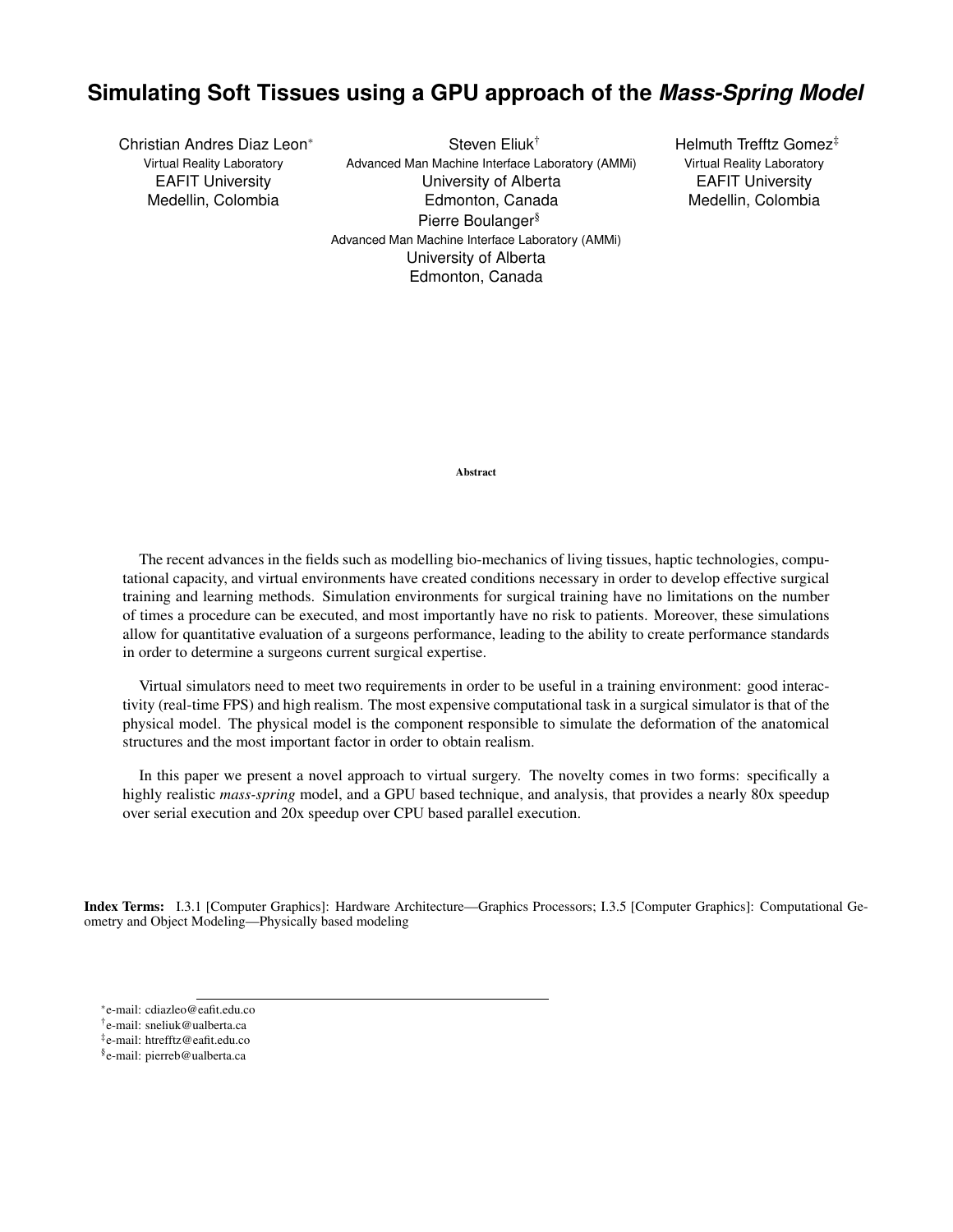# **1 INTRODUCTION**

The current model of learning and training in laparoscopic surgery is based on new surgeons observing and gradually participating in laparoscopic procedures, taking active roles depending on their experience [1]. Unlike open surgery, Minimally Invasive Surgery (MIS) requires the development of different skills due to the lack of haptic and indirect visual feedback [2]. This makes it necessary to develop new training methods for MIS. In this context, virtual reality has arisen in the last decade as a tool for the development of surgical training environments.

Nevertheless, these systems must face a trade-off between the realism and the real-time performance of the surgical simulator. When considering workload and computation for a surgery simulator the largest computational task is that of simulation of the deformation of the anatomical structures due to collision with surgical instruments. There has been several techniques proposed to improve the performance in terms of simulation of the deformation phase. Some authors have chosen to implement simplistic physical models [3], others have relied on expensive configurations of multi-core hardware and complex physical models [4]. However, these approaches have drawbacks, such as high computational cost, slow interactivity, and low realism with respect to the deformation phenomenon [5].

In recent years, the advent of programmable graphical processing unit (GPU), has allowed for the use of the computational power for general purposes programming on the GPU (GPGPU), such as calculating the deformation of anatomical structures in the surgical simulator [6]. Similarly, the recent release of the CUDA framework [7], from Nvidia, has provided more accessible programming, and implementation, of GPGPU-based calculations on the GPU. Due to the above reasoning, and the high degree of parallelization possible within the calculation of the *mass-spring* model, these methods are a perfect candidate to be implemented on the GPU, fulfilling the requirements of a surgical simulator.

Currently, there are some implementations of the *mass-spring* model on the GPU using OpenGL superbuffers, using different types of data structures [8] and applying different approaches of the algorithm to solve the model [9]. However, these methods lack the ability to use specialized shared-memory on the GPU, available through CUDA, where a substantial speedup can be obtained. Recently, in [14] was explored the use of CUDA for simulating deformable objects using the mass-spring model. Basically, in this paper was considered two types of data structures, one is called implicit and another is called explicit. Explicit data structure is very similar to what we propose in this article. Moreover, the implicit data structure uses a three-dimensional grid to store the data of neighborliness between the particles to facilitate the use of shared memory. Our approach differs from the proposed in [14] particularly in two respects. The first is the deployment of a hybrid approach that uses shared and coalescence memory in order to increase the speed-up. In the second, we present a comparative study between the CPUbased with the GPU-based aproaches, analyzing variables such as computational error, runtime and speed-up.

In general, in this paper serial and parallel CPU–based approach were implemented to compute the real-time deformation of the anatomical structures with an acceptable resolution using a *mass-spring* model. Then, the CUDA framework was used for the implementation of the algorithm on the GPU, analyzing the obtained speed-up depending on the application of different types of available memory. And finally, an experimental test was carried out to compare the performance achieved by each of the proposed algorithms, serial, CPU based parallel, and GPU approaches.



Figure 1: Data structure of the deformable objects in the Simulator.



Figure 2: Representation of the *Mass-Spring* Model.

## **2 MATERIALS AND METHODS**

# **2.1 Data Structure of the Physical Model in the Surgical Simulator**

The surgical simulator developed in the Virtual Reality Laboratory of EAFIT University [10] has a specific data structure to load the tridimensional models and apply the calculation of the deformation. Figure 1 shows the data structure of the deformable object representation in the surgical simulator.

In general, a deformable object is composed by a set of points connected together to form triangles and edges, and these are grouped into a single geometrical surface of the object. A vertex is composed of two points, a point that contains the information of the previous positions (previous frame) and information that contains the current position (current frame), these are used to calculate the deformation. The vertices are connected by an edge, and are arranged such that three vertices joined by three edges form a triangle, so that two adjacent triangles share an edge and two vertices.

## **2.2 Overview of the** *Mass-Spring* **Model and Serial Approach**

In order to determine the interactions among objects in a virtual surgery environment, an algorithm that takes into account deformable objects is necessary. To accomplish this objective we implemented a physical model based on the *mass-spring* method. The next explanation is based on the work published by Brown et al. [11]. This model represents the deformable object by a tridimensional mesh *M*, of *n* nodes  $N_i$  ( $i = 1,...,n$ ) connected by links  $L_{ij}$  such as *i*,  $j, \in (1, \ldots, n)$  and *i* is different to *j*. Each node is mapped to a specific point of the object, so that the displacements of the nodes characterize the deformation of the object. The nodes and links on the object's surface can be triangles or tetrahedra, in our case, the surface is triangulated. The physical model is represented in Figure 2.

The mechanical properties (viscoelasticity) of the object are described by constants stored in the nodes and links of *M*. A mass *mi*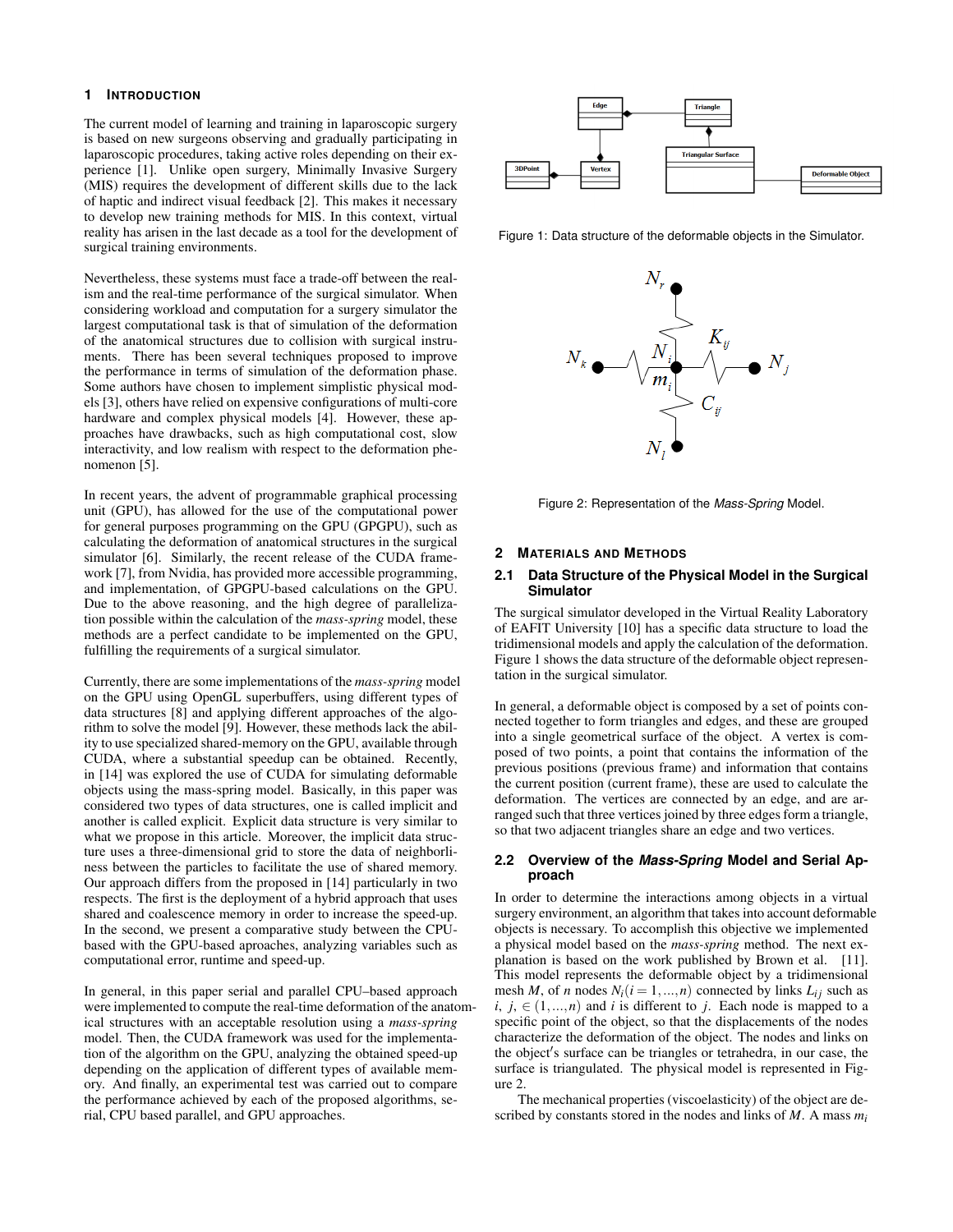and a damping coefficient  $C_i$  are associated with each node  $N_i$ , and a stiffness  $K_{ij}$  is associated with each link  $L_{ij}$ . The internal force between two nodes  $N_i$  and  $N_j$  is shown in equation 1.

$$
\vec{F}_{ij} = -K_{ij}(\Delta_{ij}\vec{u}_{ij})\tag{1}
$$

where,

$$
\Delta_{ij} = l_{ij} - r l_{ij} \tag{2}
$$

 $\Delta_{ij}$  is the current length of the link minus its resting link, and  $u_{ij}$  is the unit vector pointing from  $N_i$  toward  $N_j$ . The stiffness  $K_{ij}$ may be constant or a function of  $\Delta_{ij}$ . In either case,  $F_{ij}$  is a function of the vectors coordinates  $x_i$  and  $x_j$  of  $N_i$  and  $N_j$ . This representation can describe objects that are nonlinear, non-homogeneous, and anisotropic. At any time *t*, the deformation and motion of *M* is described by a system of *n* differential equations, each expressing the motion of a node *Ni* :

$$
m_i \vec{a}_i + c_i \vec{v}_i + \sum_{j \in \sigma(i)} \vec{F}_{ij}(\vec{x}_i, \vec{x}_j) = m_i g + \vec{F}_i^{ext}
$$
(3)

where  $\vec{x_i}$  is the coordinate vector of  $N_i$ ;  $\vec{v_i}$  and  $\vec{a_i}$  are its velocity and acceleration vectors, respectively, *mig* is the gravitational force, and  $\vec{F}_{i}^{\text{ext}}$  is the total external force applied to  $N_i$ .  $\sigma(i)$  denotes the set of indexes of the nodes adjacent to *Ni* in *M*.

It is possible to reduce the complexity of Equation 3 considering the approach proposed on [11]. In this approach we assume that the velocity of the nodes is small enough so that the mesh achieves static equilibrium at each instant, that is, every frame of the simulation. This is a reasonable assumption for soft objects with relatively high damping parameters, which is the case for most human tissues.

We can then neglect the dynamic inertial and damping forces. In this way the shape of the mesh  $M$  is described by the following expression:

$$
\sum_{j \in \sigma_{ij}} F_{ij}(x_i, x_j) = m_i g + F_i^{ext}
$$
 (4)

This system can be solved using an iterative solver method like Runge-Kutta or Newton, however we implemented a penalty solver algorithm most commonly used in surgical simulation, alike to Newton's method. The following pseudocode describes the implemented method.

#### Algorithm to solve the cuasi-static model

Get the current position of each node While *Cont*  $< \delta$  then For each  $i \in I$  $f_i \leftarrow \sum_{j \in \sigma_{ij}} F_{ij} - m_i g$  $x_i \leftarrow x_i + \alpha f_i$  $Cont = Cont + 1$ End For End While

*Cont* is the current iteration of the solution system,  $\delta$  is the minimal iteration number to guarantee the convergence of the method, in order to reach the equilibrium state. *I* denotes the set nodes of the mesh and  $\alpha$  is a convergence factor of the solution method.

Analyzing the complexity of the physical model algorithm we can define that the convergence of the method and the real-time performance depends on the number of nodes composing the mesh and the number of links to each node. Generally a node is linked to



Figure 3: Graphical representation of the parallel algorithm implemented. In this case there are two threads, therefore the domain problem (nodes) is divided in two subsets.

six another nodes, and the performace of the algorithm directly depends of the number of nodes. This means that if the mesh has a large number of nodes, the real time performance is hard to guarantee.

## 2.2.1 Parallel CPU–based Approximation of the *Mass-Spring* Model

In recent years, multi–core technologies have become very common and inexpensive. This situation has motivated the parallelization of the costly algorithms that require real-time performance, such as a physical models in the surgical simulation applications. For this reason, in this section we explore the parallelization of the algorithm described using a mesh with a large number of nodes.

The first task, when parallelizing a sequential algorithm, is to define the decomposition of the problem. The decomposition of the problem can be made in different levels, depending of the specific application. In general there is data decomposition, task decomposition, data and task decomposition (pipeline) and finally mixed solutions.

In our case, the algorithm presented in the last section applies the same operation to each node of the mesh. This operation consist of the calculation of the  $F_i$  (Internal Force of the node) to each node and the updating of the node position using the previous position,  $F_i$  is calculated as well as the convergence factor  $\alpha$ . Taking this into account, the problem domain can be divided in a data level, where the grain size can be each node.

The algorithm can be parallelized making the computation of *Fi* and  $x_{i+1}$  in a parallel way to each node of the mesh. Figure 3, shows the graphical representation of the parallelization applied to the algorithm. Communication is needed to share information between nodes, because the algorithm is based on the summation of forces.

In order to implement the parallel algorithm we used the *threading building blocks* (*T BB*) [12] software library. This library offers the opportunity to avoid thread management. This will result in code that is easier to create, easier to maintain, and more elegant. Specifically, in the project it was necessary to parallelize the *for* loop in order to sweep the nodes of the mesh and compute the next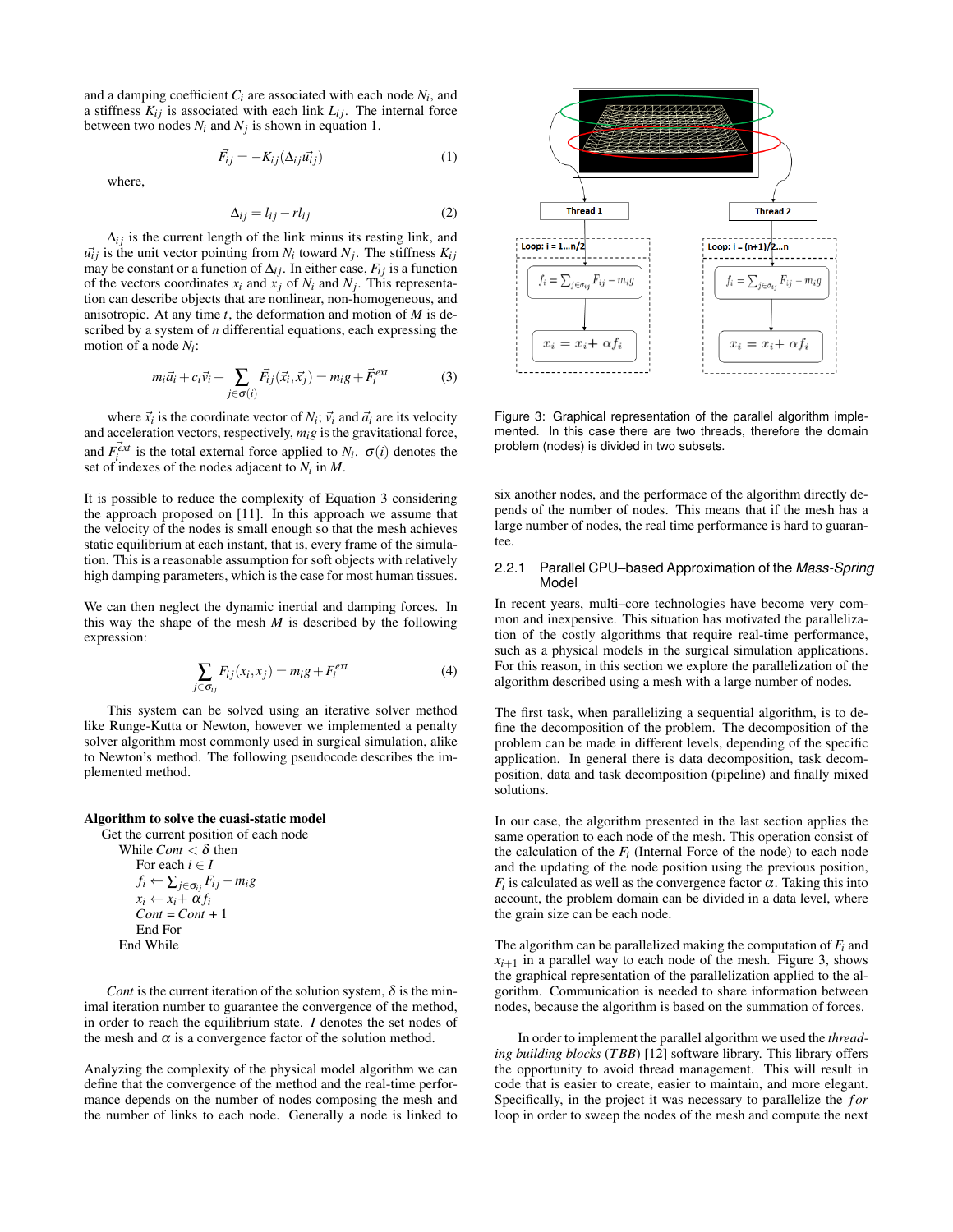

Figure 4: Data structure used to store the information of the mesh which deformation will be calculated on the GPU.

position of each node. To accomplish this goal we used the template *parallel for* included in *TBB*. This template allows for the parallel execution of a fixed number of independent loop iterations.

# **2.3 GPU Approximation of the** *Mass-Spring* **Model**

Next we describe the approaches implemented in the GPU to calculate the deformation using four different memory setups to store the data structure of the mesh.

#### 2.3.1 Global Memory Implementation

In order to implement a GPU approach of the *mass-spring* model it is necessary to build a special data structure to copy the information of the mesh from the host memory to the device memory on the GPU. The data structure consists on three 1D arrays which are linked by the position of each point in the array. The first array called *Positions* contains the *x*, *y* and *z* coordinates, the mass and the boundary condition of the each point. The second array called *Neighbors* has the neighbors of each point in the mesh and the third array called *Length Rest* contains the length rest of the each link in the mesh. In this implementation the data structure is stored in the global memory of the GPU. Figure 4, shows the data structure described above.

Once the data structure, in which information of the mesh will be stored, is defined, one must setup the decomposition of the problem to parallelize the computation of the deformation on the GPU. As with the parallel algorithm, described in the previous section, the algorithm implemented on the GPU will make a spatial decomposition of the problem, so that each thread in GPU computes the new position of a point in the mesh. In Figure 5, one can observe the spatial decomposition realized to implement the algorithm in the GPU. In this example the mesh is composed of 12 points. In order for each thread to process a point, four blocks with four threads is used. Consequently, the number of blocks used depends on the number of points in the mesh.

For meshes with a large number of points, this approach can offer a great performance improvement, due to the high parallelization achieved in the calculation. However, the use of global memory to store the data structure may limit the performance by this approach due to high latency of reading and writing to global mem-



Figure 5: Example of the spatial decomposition of the deformation calculation of the GPU. In this example a grid 2 by 2 and 2 by 2 blocks were used.

ory on the GPU, still far faster than CPU/Hot memory.

To solve this problem, three additional approaches were considered: The first one makes use of the property of coalescence memory that holds the global memory, the second uses shared memory on the GPU to store the information of the processed points in each block. This minimizes the number of accesses made to global memory in order to read the position of the neighbors, an operation that is required to update each point of the mesh and the third simply combines the use of shared memory and the property of coalescence memory. These approaches are described next in the following section.

# 2.3.2 Coalescence Memory Implementation

By performing a simple modification of the data structure described before, it is possible to improve the performance of the algorithm implemented on the GPU. To this end, it is necessary to apply the concept of coalescence memory. Coalesced memory refers to property that the global memory of the GPU has been arranged in a way to allow memory access to the same DRAM page when multiple threads simultaneously access contiguous elements of memory [13]. In this way if it is possible to exploit this property of the global memory, it may somewhat reduce the impact produced by the long latency of reading and writing of the global memory.

For that reason, and in order to exploit this property of the global memory, the data structure described before was slightly modified, simply by organizing all information that will be accessed at the same time for each thread in a consecutive way in the memory. Figure 6 shows the new data structure.

The only difference between the data structure shown in figure 4 and in Figure 6, is the order in which data is stored. The schema presented in the Figure 6 ensures that the coordinates *x*, *y* and *z*, the masses, boundary conditions, neighbors of each point and the rest length of each spring are consecutively stored in memory and in this way to favor the coalescence memory of the global memory.

## 2.3.3 Shared Memory Implementation

Other option for improving the performance of the algorithm is to use the shared memory of the GPU, which has writing and reading latency that is less than that of the global memory [13]. The idea of this approach is to copy the positions of points from the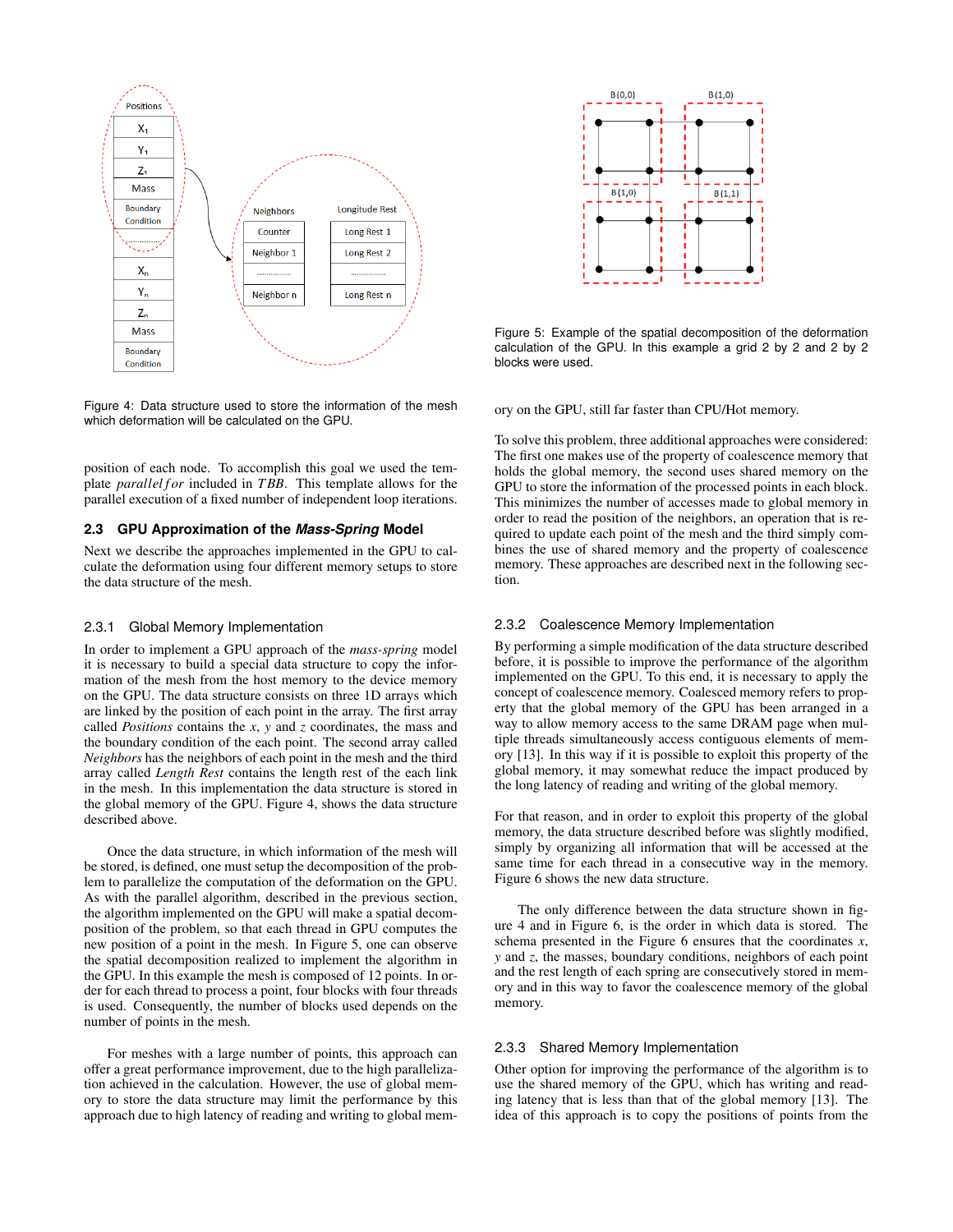

Figure 6: Data structure implemented to exploit the property of coalescence memory of the global memory of the GPU.

global memory to shared memory. Exploiting the characteristics of a neighborhood, and in this way to minimizes the accesses made to the global memory. However, this is only applicable if the information contained in the array is structured, i.e. if the neighbors of a specific point within the array, are also neighbors in the geometry of the mesh.

It was then necessary to make some modifications to the algorithm and the data structure. Similarly it was assumed that the maximum number of neighbors of any point on the mesh is 8.

Changes to the data structure are basically focused on how the neighbors of each point are stored. In the data structure implemented initially, for each point of the mesh, the number of neighbors and the indexes of each neighbor are stored, in this case the index is the position of a point in the array of points. In the new data structure each point has maximum eight neighbors, and to determine if there is a connection with each of these neighbors, values of 0 and 1 are used, where 1 refers to a connection and 0 otherwise. The reason to propose this new configuration of the data structure is to easily map the position of the points stored in the global memory to the shared memory of each block. Figure 7 presents an example showing the basic difference between the data structures used in the global memory implementation and the shared memory implementation.

Regarding the changes of the algorithm for the computation of deformation, an extra piece of code was added to determine the block and thread id. This was needed in order to determine what memory was needed to be copied from global to shared device memory. In general each thread of the block reads a point of the mesh and is copied to shared memory (squares inside red square in Figure 8), but for the calculation it is necessary to have access to the coordinates of the points around the block (squares outside red square in Figure 8), some threads of the block must copy these adGlobal Memory Implementation



Figure 7: Comparison of the data structures used in the global memory and shared memory implementations. In graphic connections between the red point and its neighbors is represented using colors, where color white means that there is not a connection and the color blue means that there is a connection.



Figure 8: Scheme followed by the algorithm to copy data from the global memory to the shared memory in order to calculate update position of each point.

ditional positions. Figure 8 shows how a block organizes the copy of data from the global memory to the shared memory; the colors represent the way in which threads of each block copy the information of the additional points from the global memory to shared memory.

## 2.3.4 Shared Memory  $+$  Coalescence Memory Implementation

Finally, the last implementation carried out, took advantage of the benefits in terms of performance offered by shared memory and the property of coalescence memory. For this purpose we combined the data structures used in each approach, i.e. shared and coalescence memory implementations, and we used the same algorithm implemented in the previous approach to copy the position of the points in the mesh from global memory to shared memory.

## **3 EXPERIMENTAL SETUP AND RESULTS**

In order to compare the sequential, CPU-based parallel and GPU algorithms, an experimental test was developed. In the test several performance variables were measured, such as accuracy, time execution and speed-up.

In the case of CPU-based parallel implementation, several trials were conducted changing the number of threads. The experimental test was carried out in a machine with Intel processor Quad core (2.2*GHz*) and 2 Gb of RAM memory. For the implementation in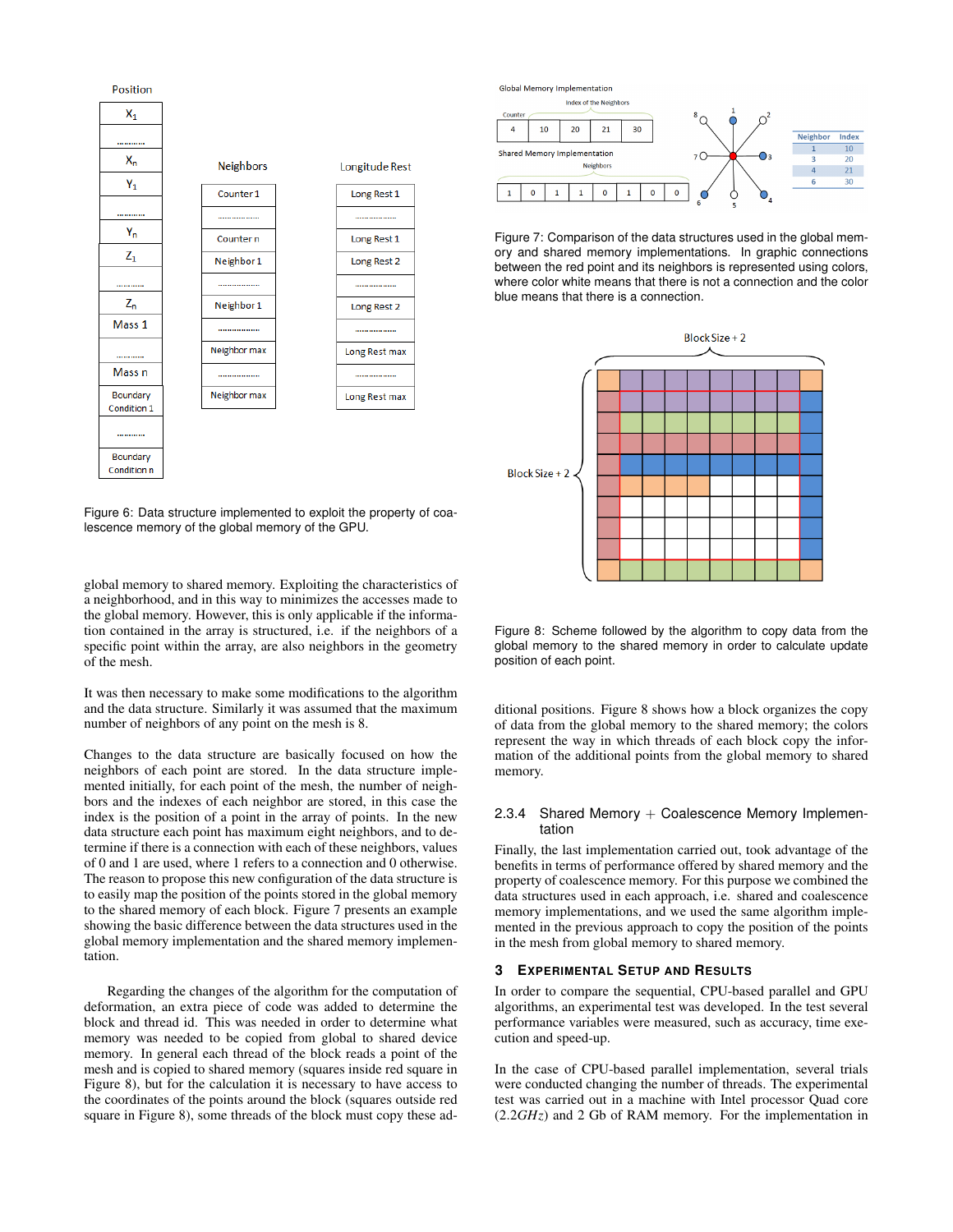Table 1: Charateristics of the meshes used in the experimental test

|  | Name   | Triangles | Edges  | Points |  |  |  |  |
|--|--------|-----------|--------|--------|--|--|--|--|
|  | Mesh 1 | 450       | 704    | 256    |  |  |  |  |
|  | Mesh 2 | 24642     | 37184  | 12544  |  |  |  |  |
|  | Mesh 3 | 61250     | 92224  | 30976  |  |  |  |  |
|  | Mesh 4 | 85698     | 128960 | 43264  |  |  |  |  |



Figure 9: Simulation scenario used in the experimental test.

the GPU, the tests were conducted using a fixed block size for the different resolution meshes. The experimental test was carried out in a machine with a Nvidia GeForce 8800 GT GPU.

The simulation was be composed of a triangular mesh. We used four meshes with different sizes, Table 1 shows the characteristics of the meshes. We believe using different size meshes is important because often researchers have problem specific meshes, and we wanted to show the scope of improvement on different sized meshes.

In order to conduct the experimental test, a perturbation on the physical model of the mesh, produced by the gravitational force, was applied . To avoid the fall of the mesh to the ground of the environment, the boundary nodes of the mesh were fixed to the initial position during the simulation. Figure 9 shows the visualization of the simulation setup used .

Figure 10 and 11 presents the results of the execution time obtained for each of the approaches described before versus the number of points are possessed by each of the meshes evaluated.

Aditionally, figure 12 and 13 shows the speed-up achieved for each of the approaches and meshes evaluated during the experimental tests.

In addition to performing the experimental tests described previously we wanted to compare different implementations. Therefore, an experimental test was also carried out, in order to explore whether a relationship exists between the execution time of the algorithm implemented on the GPU and the block size used for spatial decomposition. The results of these experimental test can be observed in Table 2.







Figure 11: Time execution for each of the meshes evaluated and parallel approaches implemented on the CPU.



Figure 12: Speed-up for CPU multi-threaded approaches compared to single thread, using meshes of different sizes.

Finally, a test was carried out to evaluate the accuracy of the GPU algorithm. The error was calculated from the difference between the position of each one of the nodes in the sequential algorithm and the GPU algorithm. Figure 14 shows the evolution of the error calculated between the GPU algorithm and the sequential algorithm while the simulation iterates, showing a relatively stable error rate, that most importantly, does not effect the visual simula-

Time execution test for GPU approximation implemented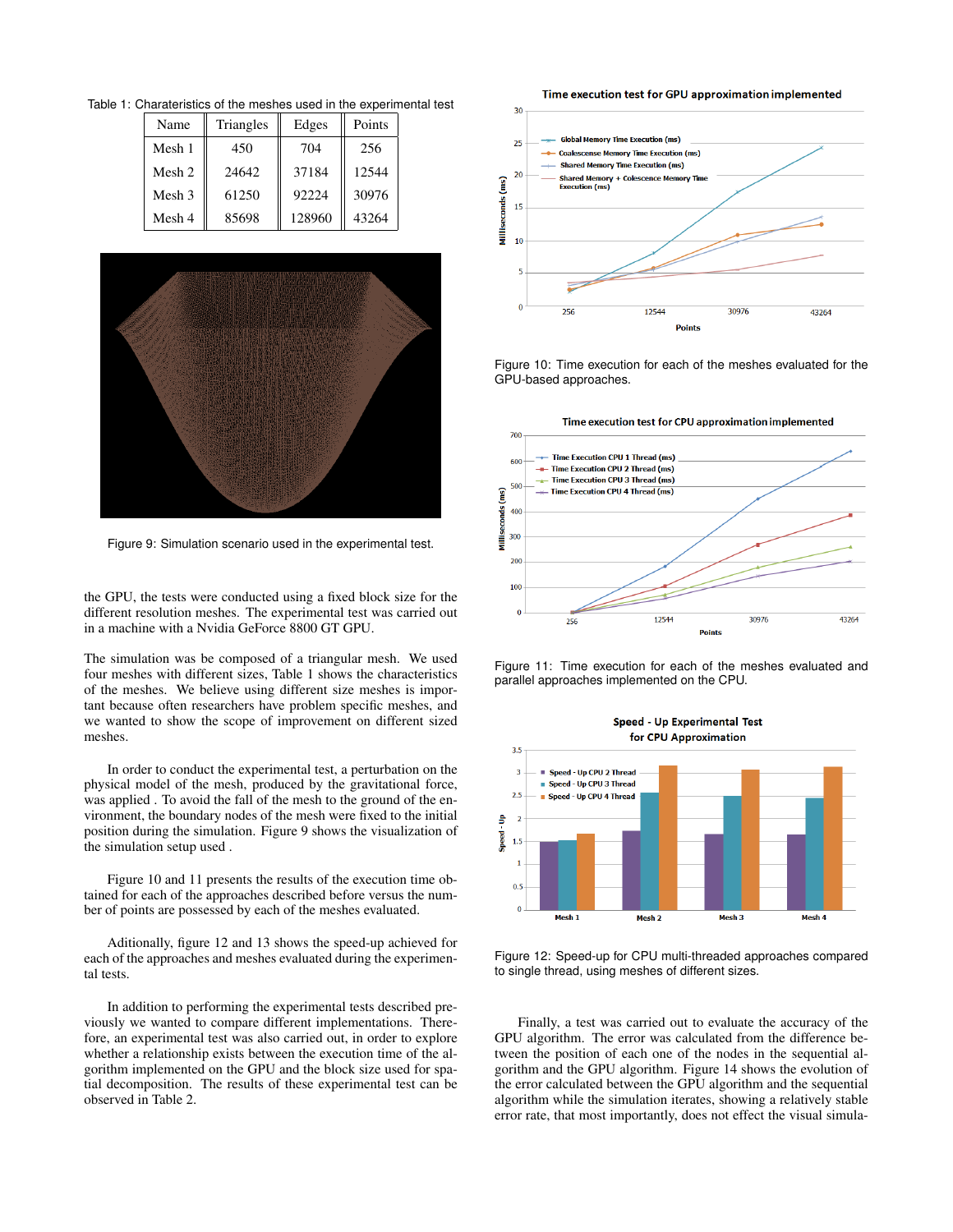

Figure 13: Speed-up for GPU approaches, using meshes of different sizes, measured against single-core CPU implementation.

Table 2: Relation between the block size and the time execution of the GPU implementation

| <b>Block</b>  | Number   | Time Ex- | Time Ex-  | Time Ex- |
|---------------|----------|----------|-----------|----------|
| <b>Size</b>   | of       | ecution  | ecution   | ecution  |
|               | Threads  | Mesh     | Mesh<br>2 | Mesh     |
|               | by Block | (ms)     | (ms)      | (ms)     |
| $\mathcal{D}$ |          | 17.1     | 39.28     | 53.75    |
|               | 16       | 8.64     | 18.59     | 25.26    |
| 8             | 64       | 8.34     | 17.6      | 24.5     |
| 16            | 256      | 8.096    | 17.52     | 24.37    |



Figure 14: Accuracy test to measure the difference between the results of the sequential algorithm and GPU algorithm, specifically squared error is measured.

tion. This error is a result of the ordering of the iterations, the GPU versions of the algorithm are no less accurate because of the nonincreasing and bounded error.

# **4 CONCLUSIONS**

In this paper we explore various GPU implementations of the *massspring* model using the CUDA framework. The purpose was to compare the improvements offered by multi–core and GPU technologies and to explore to what extent they fulfill the current requirements of surgical simulators. In this way the results shown in Figure 10 and 11, allow one to conclude that the time execution

of the CPU-based parallel algorithm decreases when compared to sequential time execution. Furthermore, the time execution of the CPU-based parallel algorithm approximately owns an equal relation to the sequential time divided by the number of threads, as it is established by the theoretical predictions. However, the number of CPUs required to reach the performance level of one GPU is unrealistic considering the ratio of flops/dollar. Likewise, it is clear that the approach made in the GPU requires a shortest time execution with respect to time spent by the implementations on the CPU (sequential and parallel). However, for very small meshes, such as *mesh*1, the performance is similar to the one achieved by the approaches implemented in the CPU because in this case the kernel does not utilize the parallel powers of the GPU fully, basically not enough points in the mesh, therefore less GPU-cores are used, consequently the highly parallel GPU is not used effectively.

This same result is visible by analyzing Figure 12 and 13 where the speed-up of the CPU-based parallel and GPU algorithms can be observed. In this case, the higher speed-up was obtained with the implementation on the GPU that combines the use of shared memory and the property of coalescence memory. However, the methods that use shared memory, need a structured mesh to be implemented, this limits the implementation of such methods to only those with a structured mesh. The coalesced memory approach is very flexible since it can represent arbitrary geometry, and is the simplest strategy to be implemented.

Moreover, from Figure 10 and 11 it is possible to conclude that, if it is necessary to simulate the deformation of meshes with up to  $\approx$  43*K* points for real time applications, the best option is to apply the approaches that use the GPU, since these can provide for a computation time less than 16*ms*, and obtain an approximate update frequency of 60*Hz*. This frequency guarantees the interactivity of the simulation in a real-time surgical simulator. Whereas, the best CPU algorithm was 15x slower.

In the experimental test carried out to evaluate how block size, affects the time execution of the algorithm in the GPU, we can see that the larger the block size, the shorter the time execution of the algorithm, and therefore, better performance. This can be explained considering that the CUDA compiler, and thread scheduler, schedule the instructions as optimally as possible to avoid register memory bank conflicts. They achieve best results when the number of threads per block is a multiple of 64, i.e. in the experimental test with block size of 8 and 16. Aditionally if the block size is larger, CUDA incurs a lower cost of scheduling to arrange the tasks of each of the threads as there are fewer blocks. However, after 64 threads are used we do not notice a large speedup. This is mainly because the mesh size was to small, if a larger mesh is used a more substantial speedup is seen.

With respect to the accuracy test of the GPU algorithm, it is possible to be observe in Figure 14 that the error reached with this method is not considerably large, if it is considered that the error depends on the number of points in the mesh, and that in this case the mesh is evaluated with 10*K* points. Furthermore, in the solver algorithm used to calculate the deformation, one can observe that the result is highly dependent of the order in which each point is calculated, mainly due to the new position of the point depends on the current position of its neighbors and therefore, is not the same calculation, because it depends on if the neighborhood positions have already been calculated, or not. In this case, we can conclude that for use in a surgical simulation, the error is not sufficiently large to affect the visual perception of the surgeon during the simulation and is relatively stable .